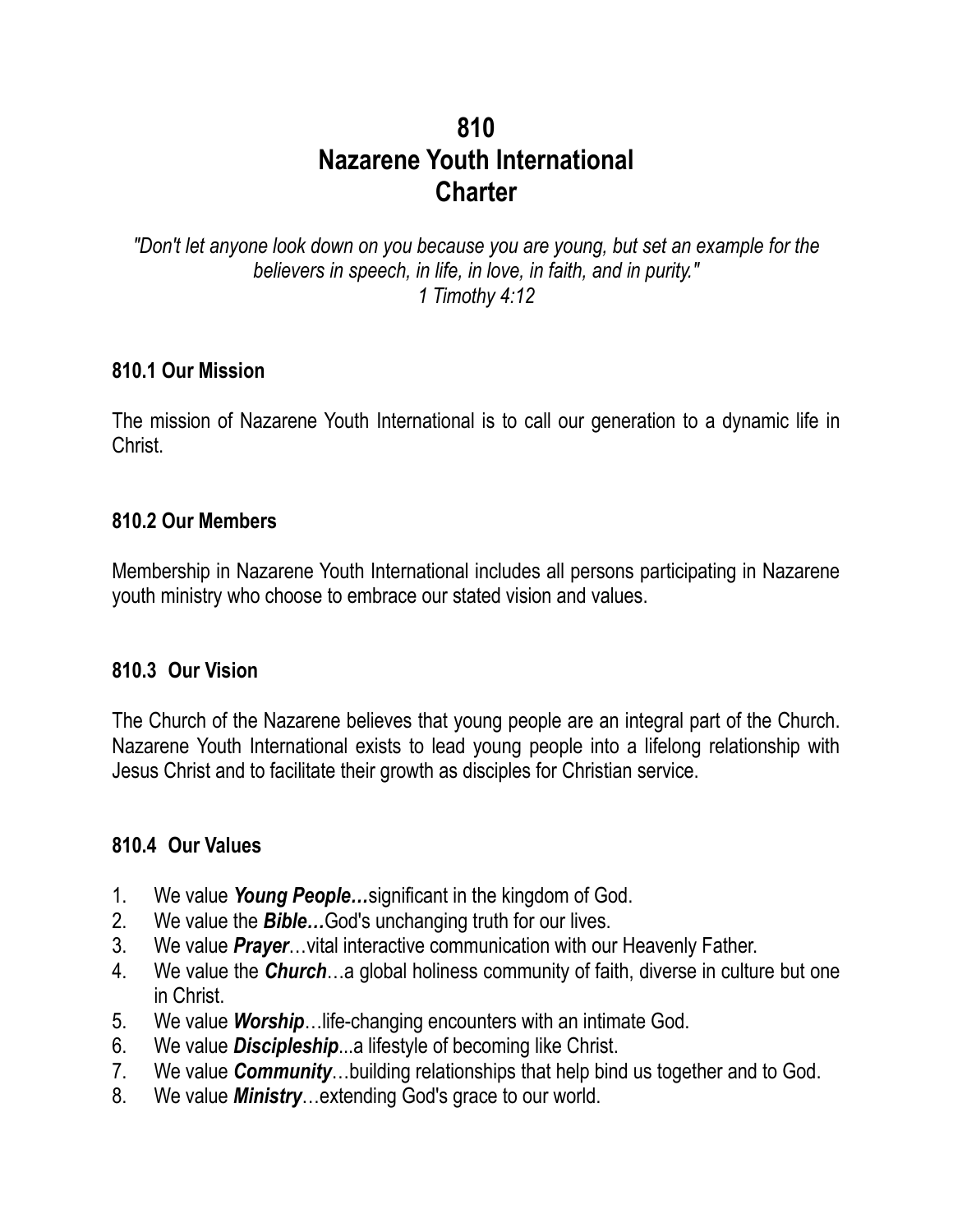- 9. We value *Witness*...sharing God's love in word and deed.
- 10. We value *Holiness*…a work of grace whereby God, through the working of His Holy Spirit, enables us to live a life representing Christ in who we are and in everything we do.

These values are important dimensions of the holy life and are to be reflected in the life and ministry of NYI at every level of the church. (Please refer to the Articles of Faith in the *Manual of the Church of the Nazarene* for more information on these values.) In reflecting these values, we acknowledge the following Guiding Principles.

# **810.5 Our Guiding Principles**

# *1. NYI exists for youth.*

Nazarene Youth International exists to attract, equip, and empower young people for service in the kingdom of God and to facilitate their integration into the Church of the Nazarene.

*2. NYI focuses on Christ.*

Christ is central to who we are, the Word of God our authoritative source for all we do, and holiness our pattern for life.

*3. NYI is built on relational ministry to youth in the local church.*

Effective ministry to young people in the local church is critical to the health and vibrancy of NYI. Relationships and incarnational ministry form the foundation for Nazarene youth ministry, guiding young people toward spiritual maturity in Christ.

# *4. NYI develops and mentors young leaders.*

NYI provides opportunities for emerging leaders to develop and utilize their gifts within an environment of nurture and support, assuring strong leadership for the Church of the Nazarene. Leadership training, accountability, and mechanisms for evaluation and modification of ministry are vital functions of NYI.

# *5. NYI is empowered to lead.*

Relevant youth ministry requires that responsibility for ministry and organizational decisions reside with NYI leadership and the appropriate governing bodies at every level. A sense of belonging and ownership, a passion for service, and input in decision-making are key ingredients for the empowerment of young people through NYI.

# *6. NYI embraces unity and diversity in Christ.*

NYI is committed to understanding and celebrating differences and diversity in language, color, race, culture, socioeconomic class, and gender. Our differences do not diminish unity but enhance our potential and effectiveness. Sharing the good news of Jesus Christ in culturally relevant ways must always be a high priority.